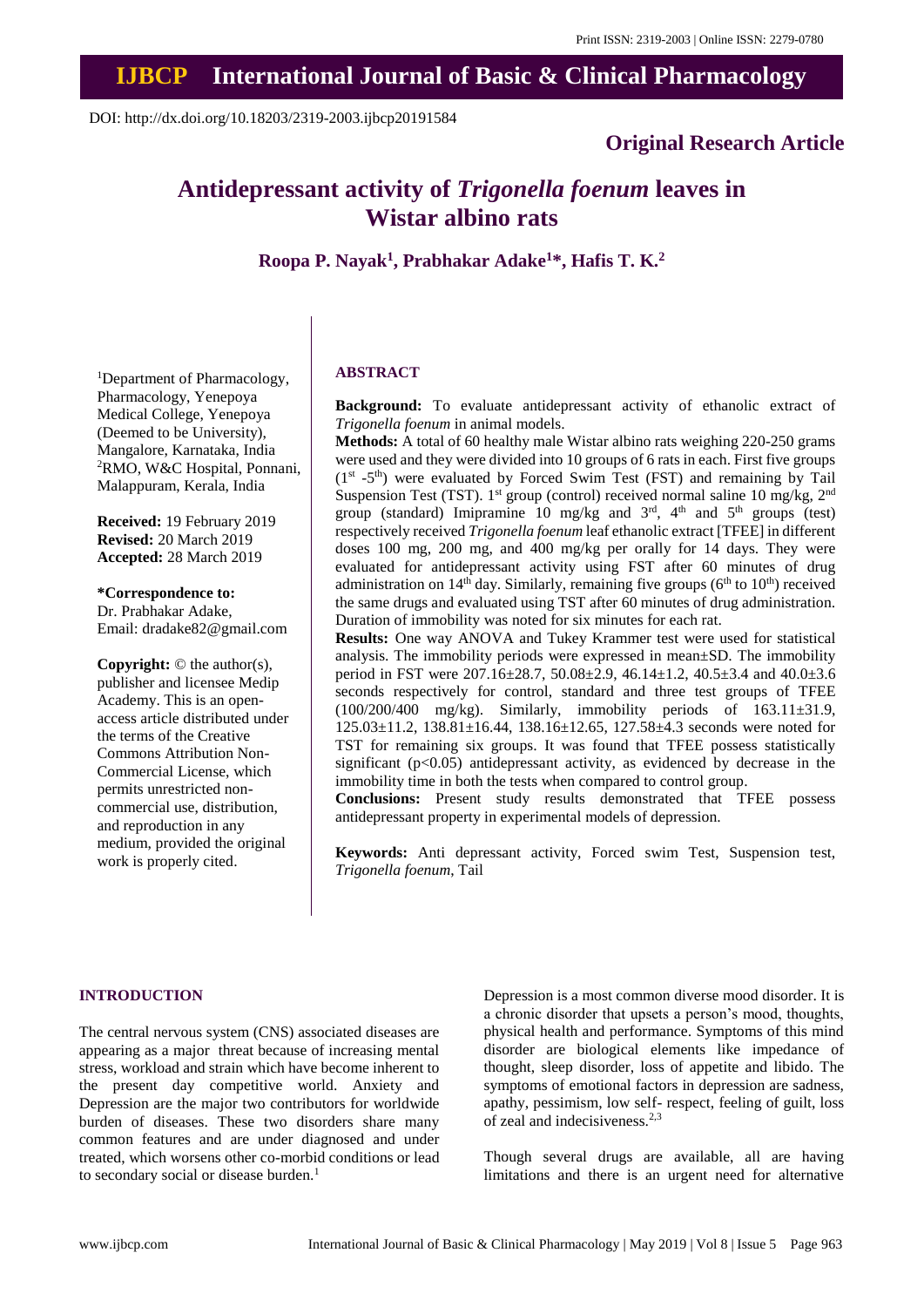medications for these disorders.1-3 Traditional medicine offers several treatment options for mood disorders, most of them based on plant products which are empirically tested and proved to be safe in the past for human consumption. Medicinal herbs are still the preferred remedy for nearly 80% of people around the world, mainly in the developing countries to cure and improve the general health. This is primarily due to the common belief that plant derived drugs are without any adverse effects along with being economical and locally accessible.<sup>4</sup> India is well-known for the culinary uses of spices since ages, and these spices are known to be pharmacologically active and proven to be safe. Most of the spices affect the digestion, metabolism and CNS directly or indirectly through their effects on neuro-endocrine system. *Trigonella foenum* or Fenugreek is the most commonly used spices and is known to possess several pharmacological actions like hypoglycemic, hypolipidemic, antimicrobial effects etc.<sup>5-9</sup>

As per WHO and ICMR there is an emphasis on the need for screening the traditional medicinal preparations for their efficacy and safety.<sup>10</sup> This study is designed to meet such a need of scientific validation of *Trigonella foenum* leaf for antidepressant property, upon completion the findings of the study may also help in developing new therapeutic agents and strategies.

Wistar albino rats were used for this study in terms of their better predictive power of pharmacological actions in humans, availability of animals and testing devices in our institution and also due to many other advantages like ease of handling, and housing etc. They also possess good resistance to infections.11-13

## **METHODS**

#### *Experimental animals*

A total of 60 (n=60) healthy adult male Wistar albino rats, weighing 220-250 g, were selected for the study after obtaining approval from Institutional Animal Ethics Committee. Animals were handled with care throughout the experimental procedures as per CPCSEA guidelines. Clean polypropylene cages were provided to house the animals, under standard housing conditions in the animal house. The room temperature in the animal house was maintained at  $24\pm2$ <sup>o</sup>C with equal light and dark cycle (12:12). The rats were given a standard diet consisting of pellets and water.

## *Plant material*

Leaves of *Trigonella foenum* graecum L (2000 g) were procured from the local market of Mangalore, Karnataka, India and were authenticated by plant Taxonomist from the Department of Applied Botany, Mangalore University.

Preparation of ethanolic extract of *Trigonella foenum* leaves (TFEE).

Fresh leaves were purchased and cleaned with running tap water to remove extraneous particles. They were shade dried, powdered and extracted using 90% ethanol in soxhlet apparatus for 72 hours. This extract was then filtered, concentrated using reduced pressure and dried with a rotary evaporator for 4 hours. The total yield was 5%.

For studying the effect of TFEE on depression, the animals were divided into 10 groups of six rats in each group. First five groups (1st -5th) were evaluated by Forced Swim Test (FST) and remaining by Tail Suspension Test (TST). First group of rats (control) received normal saline 10mg/kg, second group (standard) Imipramine 10 mg/kg and third, fourth and fifth groups (test) respectively received *Trigonella foenum* leaf ethanolic extract [TFEE] in different doses 100 mg/kg, 200 mg/kg and 400 mg/kg per orally for 14 days. They were evaluated for antidepressant activity using FST after 60 minutes of drug administration on 14th day. Duration of immobility was noted for six minutes for each rat in all groups. Similarly, remaining five groups  $(6<sup>th</sup>$  to  $10<sup>th</sup>$ ) received the same drugs and evaluated for antidepressant activity using TST after 60 minutes of drug administration.

The levels of depression were assessed using the following standard tests.

## *Force swim test (FST)*

The FST is the most commonly used pharmacological model for evaluating antidepressant activity. The rodents develop immobility after they are placed in an inescapable cylinder of water and this shows that there is cessation of persistent escape-directed behavior. The apparatus comprises a clear plexiglass cylinder (46 cm high X 21 cm diameter) filled to 30 cm depth with water. This depth was adequate to prevent adult rats from supporting themselves by using their paws or tails and balancing on the base of the cylinder. Water was changed between each swim session to prevent possible effects from an alarm substance released by rats during the swim session. During the period of the test, the time of immobility was recorded for five minutes, during which the rats made no further attempts to escape, and only moved to keep the head above the water.<sup>14,15</sup>

#### *Tail suspension test*

This test is a simplistic means of gauging potential antidepressants. The immobility shown by rodents when exposed to an inevitable and inescapable stress has been assumed to reflect behavioral despondency which in turn may reflect depressive disorders in humans.

Clinically effective antidepressants lessen the immobility period that rats show after active and futile attempts to flee when suspended by the tail. The tail suspension test has been seen to be an easy way to test potential antidepressant compounds.14,15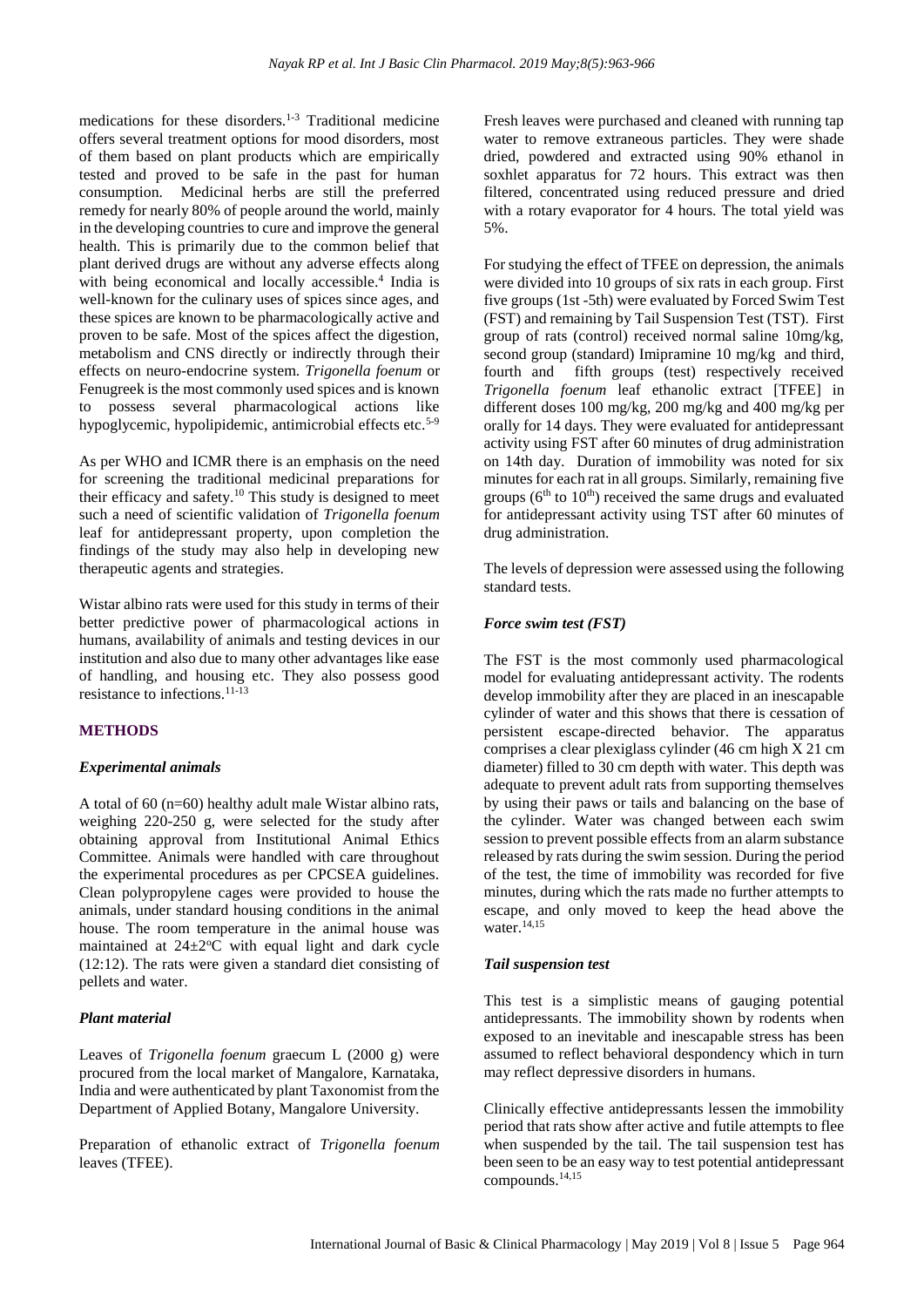#### *Statistical analysis*

Results are expressed as mean±SD. One-way analysis of variance (ANOVA) was carried out and the statistical comparisons among the groups were performed with Tukey Krammer test using Prism statistical package program. P <0.05 was considered significant.

### **RESULTS**

It was observed that (Table 1), there was a significant decrease  $(p \le 0.001)$  in immobility time for the animals which was treated with TFEE [group III, IV, V] on comparing with the normal rats which received only normal saline [group I]. The immobility time for the animals which was treated with TFEE 200 and 400 mg/kg body weight [group IV, V] was significantly decreased (p <0.01) on comparing with the rats which received the standard drug Imipramine [group II].

### **Table 1: Effect of ethanolic extract of** *Trigonella foenum* **leaves on immobility period in forced swim test.**

| Group |              | <b>Duration of immobility</b><br>in seconds |
|-------|--------------|---------------------------------------------|
|       | Control (NS) | 207.166±28.736                              |
| Н     | Imipramine   | $50.083 \pm 2.937$ <sup>a</sup>             |
| Ш     | TFEE 1       | $46.143 \pm 1.20^a$                         |
| IV    | TFEE 2       | $40.5 \pm 3.425^{a,b}$                      |
|       | TFEE 3       | 40.0 $\pm$ 3.693 <sup>a, b</sup>            |

One way ANOVA followed by Tukey Krammer test. N=06 Imipramine: 10 mg/kg body weight orally for 14 days TFEE<sup>1</sup> :100 mg/kg body weight orally for 14 days TFEE<sup>2</sup> :200 mg/kg body weight orally for 14 days TFEE<sup>3</sup> :400 mg/kg body weight orally for 14 days a : p<0.001, considered very high significant on comparing with control group; b: p<0.01, considered significant on comparing plant extract treated groups with standard drug, Imipramine

#### **Table 2: Effect of ethanolic extract of** *Trigonella foenum* **leaves on immobility period in forced swim test.**

| Group       |                 | Duration of immobility in<br>seconds |
|-------------|-----------------|--------------------------------------|
| VI          | VI Control (NS) | $163.11 \pm 31.950$                  |
| <b>VII</b>  | Imipramine      | $125.03 \pm 11.20$ <sup>a</sup>      |
| <b>VIII</b> | TFEE 1          | $138.81 \pm 16.44^a$                 |
| IX          | TFEE 2          | $138.16 \pm 12.65$ <sup>a</sup>      |
| v           | TFEE 3          | $127.583 \pm 4.33$ <sup>a</sup>      |

One way ANOVA followed by Tukey Krammer test. N=06 Imipramine: 10 mg/kg body weight orally for 14 days TFEE1: 100 mg/kg body weight orally for 14 days TFEE2: 200 mg/kg body weight orally for 14 days TFEE3: 400 mg/kg body weight orally for 14 days a: p<0.001, considered very high significant on comparing with

normal group.

It was observed that (Table 2), there was a significant decrease ( $p \leq 0.001$ ) in immobility time for the animals

which was treated with TFEE [group VIII, IX, X] on comparing with the normal rats which received only normal saline [group VI]. There was no significant difference in the immobility time between the test groups [group VIII, IX, X] and the standard drug group [group VII].

#### **DISCUSSION**

On the basis of the clinical association of depressive episodes and stressful life events, many of the animal models for the evaluation of antidepressant drug activity assess stress precipitated behaviors. The Force Swim Test and Tail Suspension Test are the most commonly used animal models for anti depressant activity.<sup>14,15</sup>

These tests are quite sensitive and relatively specific to all major classes of antidepressants. The rodents develop immobility after they are placed in an inescapable cylinder of water and this shows that there is cessation of persistent escape-directed behavior. This state of behavioral despondency in animals is claimed to produce a condition akin to human depression.<sup>14,15</sup>

It has been proven that the shortening of immobility time depends mainly on the enhancement of central 5-HT and catecholamine neurotransmission.15,16 In this study, *Trigonella foenum* ethanolic extract showed significant antidepressant activity as evidenced by decrease in immobility time of force swim test and tail suspension test.

The antidepressant activity of this plant extract can be attributed to the various phytochemicals present in its ethanolic extract. There are abundant studies showing that phytochemicals like phytosterols, phenolic compounds, flavanoids and glycosides show antidepressant activity.<sup>17</sup>

Studies have shown that, one of the active components of *Trigonella foenum* is 4-Hydroxy isoleucine. This alkaloid compound has the ability to increase the levels of dopamine. It is a known fact that depletion of dopamine levels can lead to depression.<sup>18</sup>

Apart from its action on dopamine levels, TFEE has shown the antidepressant property, by virtue of its antioxidant activity as free radical induced oxidative stress is important in the pathogenesis of major depression.<sup>19,20</sup>

*Funding: No funding sources*

*Conflict of interest: None declared Ethical approval: The study was approved by the*

*Institutional Animal Ethics Committee*

## **REFERENCES**

- 1. Paulson GW. Environmental effects on the central nervous system. Environment Health Perspectives. 1977 Oct;20:75-96.
- 2. Dhingra D, Sharma A. A review on antidepressant plants. Natural Product Radiance. 2006;5(2):144-52.